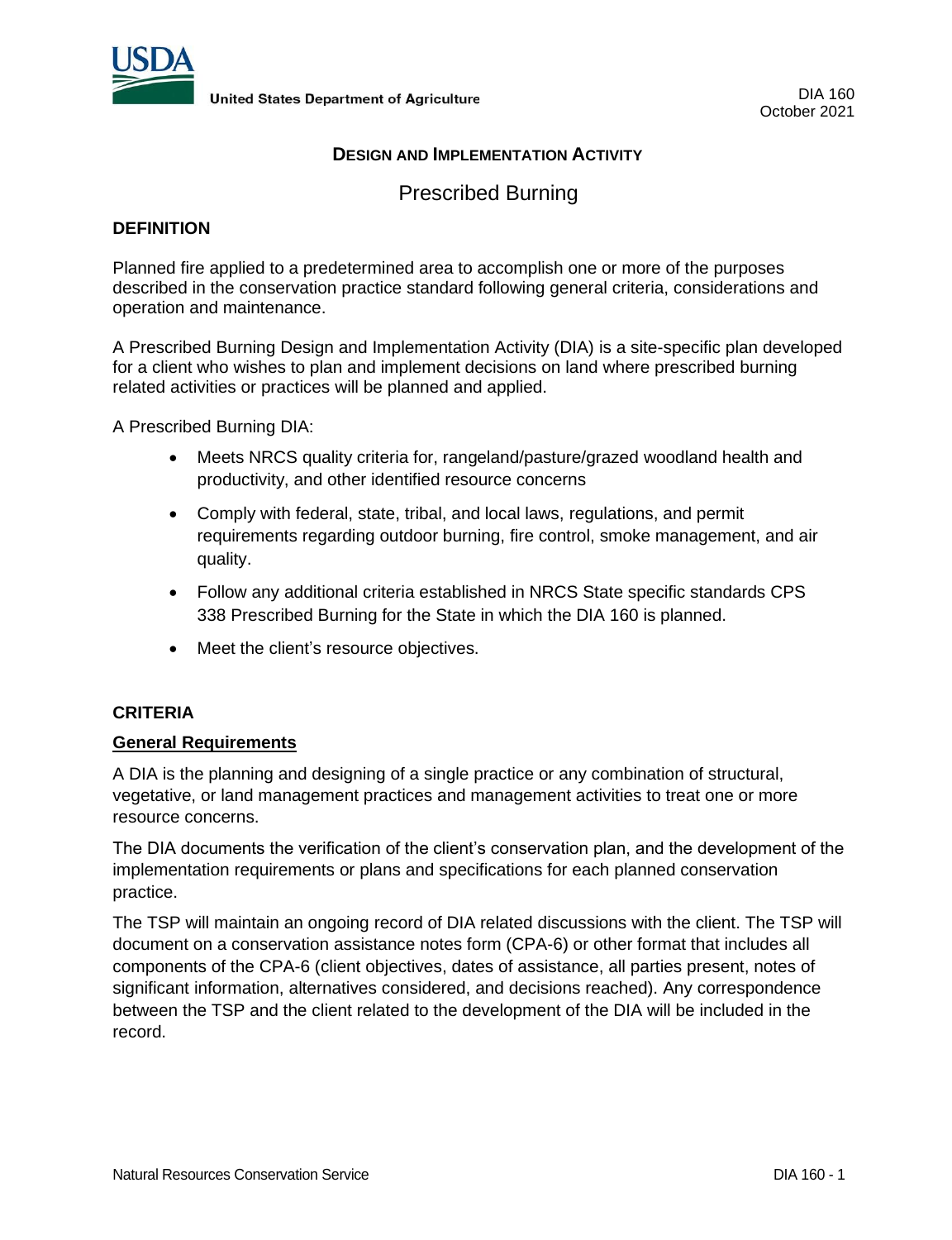In states where designated agencies have responsibility for burning activities, TSP will work with and through the designated agency to fully utilize the agency's expertise, personnel, and equipment. Where no agency has this responsibility, prescribed burns will be planned cooperatively and cleared through such groups as rural fire departments, county commissioners, law enforcement offices, adjacent landowners, U.S. Forest Service, Bureau of Land Management, and state forestry, wildlife, and natural resource agencies.

The TSP may use any of the Conservation Practice Documents, such as implementation requirements, templates, Standard Detail Drawings, etc. located in the state's Field Office Technical Guide.

The activity will meet the Natural Resource Conservation Service (NRCS) planning criteria for one or more resource concerns on the land through the use of fire for any of the following purposes:

- Manage undesirable vegetation to improve plant community structure and composition.
- Manage pests, pathogens, and diseases to reduce plant pressure.
- Reduce wildfire hazards from biomass accumulation.
- Improve terrestrial habitat for wildlife and invertebrates.
- Improve plant and seed production, quantity, and/or quality.
- Facilitate distribution of grazing and browsing animals to improve animal-forage balance.
- Improve and maintain habitat for soil organisms and enhance soil health.

The activity will meet the state adopted NRCS Conservation Practice Standards (CPS) and Statements of Work (SOW) included in the client's conservation plan or EQIP Contract and include at least one of following:

| Code | <b>Practice Name</b>                           |
|------|------------------------------------------------|
| 394  | <b>Fire Break</b>                              |
| 383  | <b>Fuel Break</b>                              |
| 384  | Woody Residue Treatment (when fire is<br>used) |

Practices requiring site-specific implementation requirements:

Additional facilitating or accelerating practices to assist in meeting the resource objective(s) for planning consideration but NOT requiring site-specific implementation requirements include:

| Code | <b>Practice name</b>      |
|------|---------------------------|
| 528  | <b>Prescribed Grazing</b> |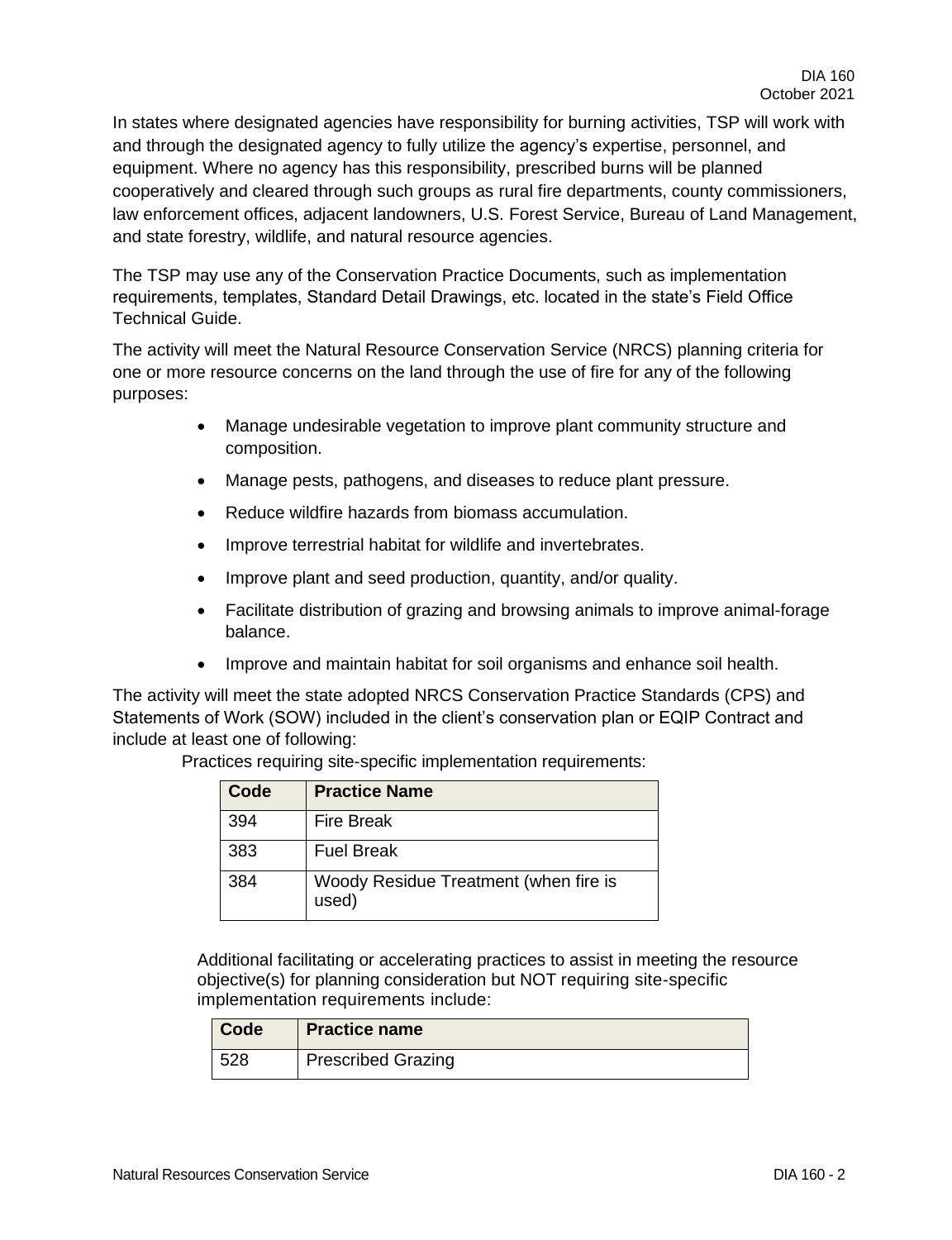| 314 | <b>Brush Management</b>                                           |
|-----|-------------------------------------------------------------------|
| 315 | <b>Herbaceous Weed Control</b>                                    |
| 550 | Range Planting                                                    |
| 644 | Wetland Wildlife Habitat Management                               |
| 645 | <b>Upland Wildlife Habitat Management</b>                         |
| 659 | <b>Wetland Enhancement</b>                                        |
| 342 | <b>Critical Area Planting</b>                                     |
| 647 | <b>Early Successional Habitat Development</b>                     |
| 460 | <b>Land Clearing</b>                                              |
| 643 | Restoration & Management of Rare and Declining<br><b>Habitats</b> |
| 666 | <b>Forest Stand Improvement</b>                                   |
| 595 | Integrated Pest Management                                        |

## **DELIVERABLES**

Two copies (hardcopy or electronic) of the plan must be developed—one for the client and one for the NRCS field office. At the client's request, Technical Service Provider (TSP) can deliver NRCS's copy to the NRCS Field Office. The client's copy must include the implementation requirements or plans, specifications, operation and maintenance, and quality assurance plan. The NRCS copy must include all items identified herein. An additional electronic copy of the plan should also be uploaded on NRCS Registry.

### **1. Cover Page**

Cover page reporting the technical services provided by the TSP. Cover page(s) must include the following:

- a. Client information: Name, farm bill program, contract number, and contract item number.
- b. TSP information: name, address, phone number, email, TSP number, TSP expiration date; and county of service.
- c. Farm identification:
	- i. Farm name, owner name, street address, and county/state.
	- ii. Primary phone number of the client.
	- **iii. List of all practice and/or scenario designs included in this plan.**
- d. Statement by TSP that services provided:
	- i. Comply with all applicable Federal, State, Tribal, and local laws and requirements.
	- ii. Meet applicable NRCS standards, specifications, and program requirements.
	- iii. Are consistent with the conservation program goals and objectives for which the program contract was entered into by the client.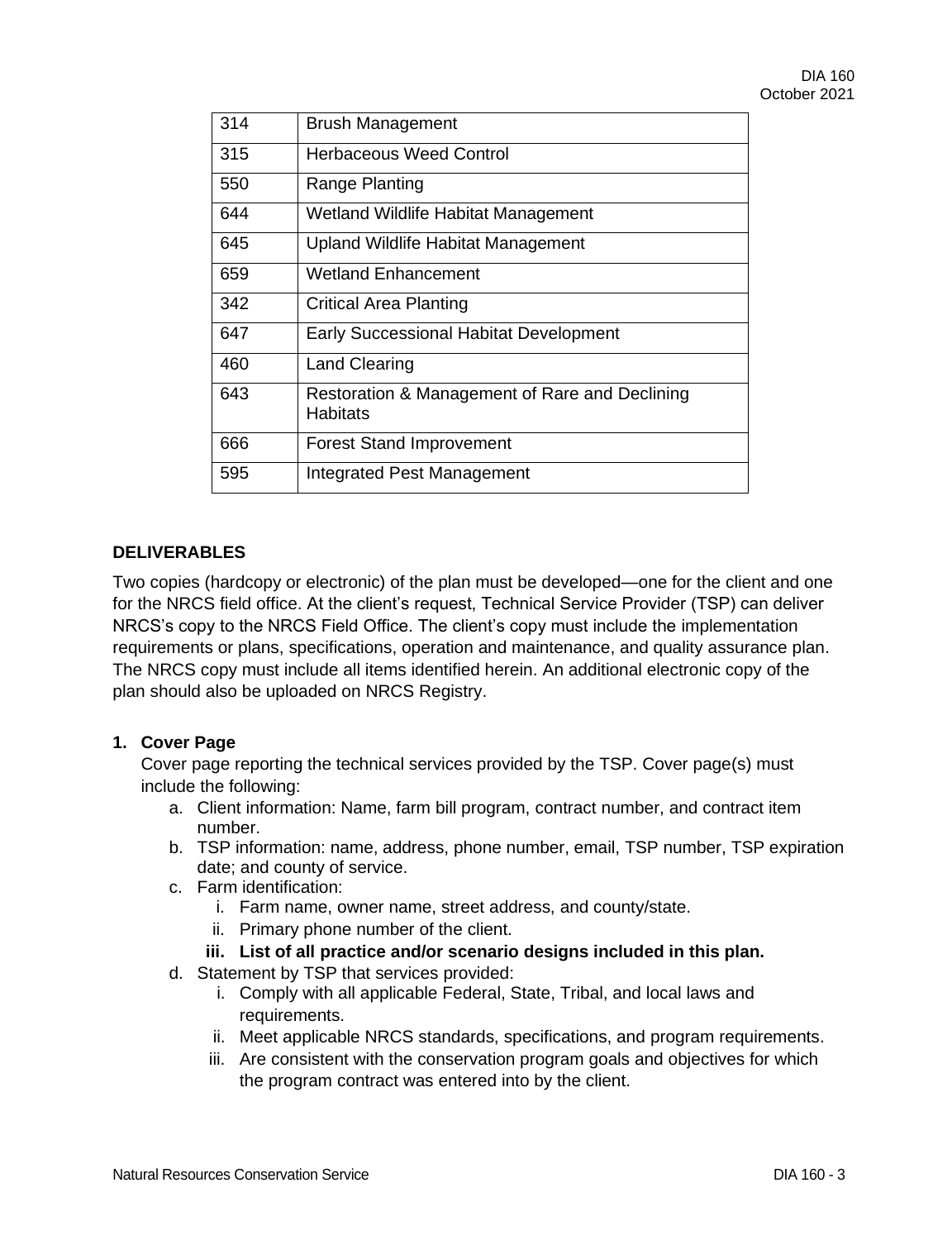- iv. Incorporate alternatives that are both cost effective and appropriate to address the resource issues.
- e. TSP certification statement: signature and date.
- f. Client acceptance statement:
	- i. A statement that the plans and specifications adequately represent existing conditions and the selected preliminary design alternatives, and the client understands and will abide with the operation and maintenance plans.
	- ii. Signature of the client and date the client received the plans.
- g. Block for NRCS reviewer acceptance (to be completed by NRCS).

### **2. Conservation Assistance Notes and Correspondence**

- a. Conservation Assistance Notes (NRCS-CPA-6) or other format that includes all components of the CPA-6.
	- i. Document the client's objectives.
	- ii. Document each interaction with the client, include notes and results of that interaction, date, and initials of the TSP.
	- iii. Document each site visit, activity in the field, results of each site visit, all parties present, date, and initials of the TSP.
- b. Any correspondence between the TSP and the client relating to the development of the DIA.

### **3. Maps**

- a. Maps to include, but not be limited to:
	- i. Location map of the implementation area(s)
	- ii. This map will specifically include:
		- 1. Boundary lines for the Planning Land Units (PLUs) with labels (name, number, or both). A PLU is a unique geographic area, defined by a polygon, that has common land use and is owned, operated, or managed by the same client or clients. The PLU is the minimum unit for planning.
		- 2. Acreage of each PLU.
		- 3. Land uses (noting management activities associated with each land use).
		- 4. Delineation of vegetation communities present onsite.
		- 5. Soils map and appropriate soil descriptions for each ecological site, if available.
		- 6. Location of planned and applied conservation practices, using NRCS map symbols.
		- 7. Resource maps of the PLU
			- a. Soils maps, and other resource maps as applicable.
			- b. Resource assessment results that may have been mapped and identified.
	- iii. Other maps, as needed, with appropriate interpretations.
	- iv. A burn plan map that includes: location of the burn, burn ignition point, wind direction with firing sequence delineated, location of crews and equipment, safety zones, water sources, and:
		- 1. Pre-burn vegetation cover: vegetative species, diversity, and condition by land use, ecological site and/or forage suitability group.
		- 2. Existing fence locations, watering sources, location of utilities such as electric power lines and natural gas pipelines, existing barriers such as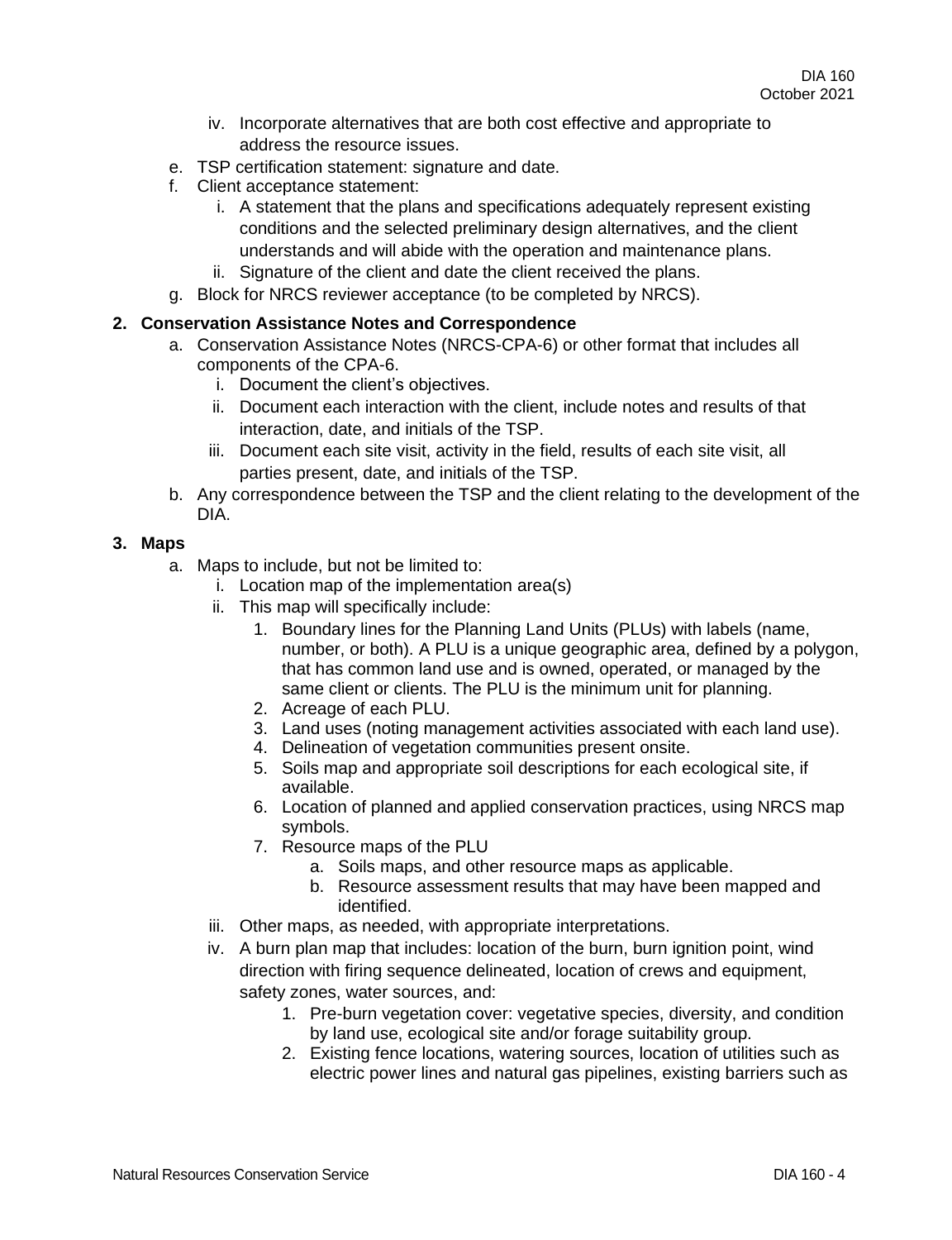lakes, streams, wetlands, roads, and constructed fuel breaks. Fences, watering facilities, and other structures.

- b. At a minimum, all maps developed for the DIA will include:
	- i. Title block showing:
		- Map title.
		- Client's name (individual or business).
		- Prepared with assistance from USDA NRCS
		- Assisted By [TSP planner's name].
		- Name of applicable conservation district, county, and State.
		- Date prepared.
	- ii. Map scale.
	- iii. Information needed to locate the implementation area, such as geographic coordinates, public land survey coordinates, etc.
	- iv. North arrow.
	- v. Appropriate map symbols and a map symbol legend on the map or as an attachment.

#### **4. Planning**

- a. Include and update, when needed, the client's conservation plan.
- b. Document client objectives such as:
	- i. Manage undesirable vegetation to improve plant community composition and structure.
	- ii. Manage pests, pathogens, and diseases to reduce plant pressure.
	- iii. Reduce biomass accumulation.
	- iv. Improve terrestrial habitat for wildlife.
	- v. Improve plant and seed production, quantity and/or quality.
	- vi. Facilitate distribution of grazing animals
	- vii. Prevent or reduce erosion
	- viii. Improve soil health
- c. Detail description of existing conditions and practices applied accompanied by a brief description of past management activities and surrounding environment (whether property is developed, private woods, public forests, etc.). This information can be based on personal knowledge, property records and local information sources as well as evidence seen on the ground.
- d. The procedure, equipment, weather conditions, and number of trained personnel that are required to meet the intended purposes.
- e. Inventory of location of utilities, such as electric power lines and natural gas pipelines to prevent damage to the utility and to avoid personal injury and human and vehicular traffic that may be impeded by heat or smoke.
- f. Monitor weather parameters, smoke dispersion, and other conditions that will affect fire behavior during the burn.
- g. Control points; existing barriers such as lakes, streams, wetlands, roads, and constructed firebreaks; and areas devoid of fuel are important to the design and layout of the burn.
- h. Resource management objectives of the burn.
- i. Required weather and environmental conditions for burn prescription, including but not limited to temperature, relative humidity wind speed, wind direction, and soil moisture.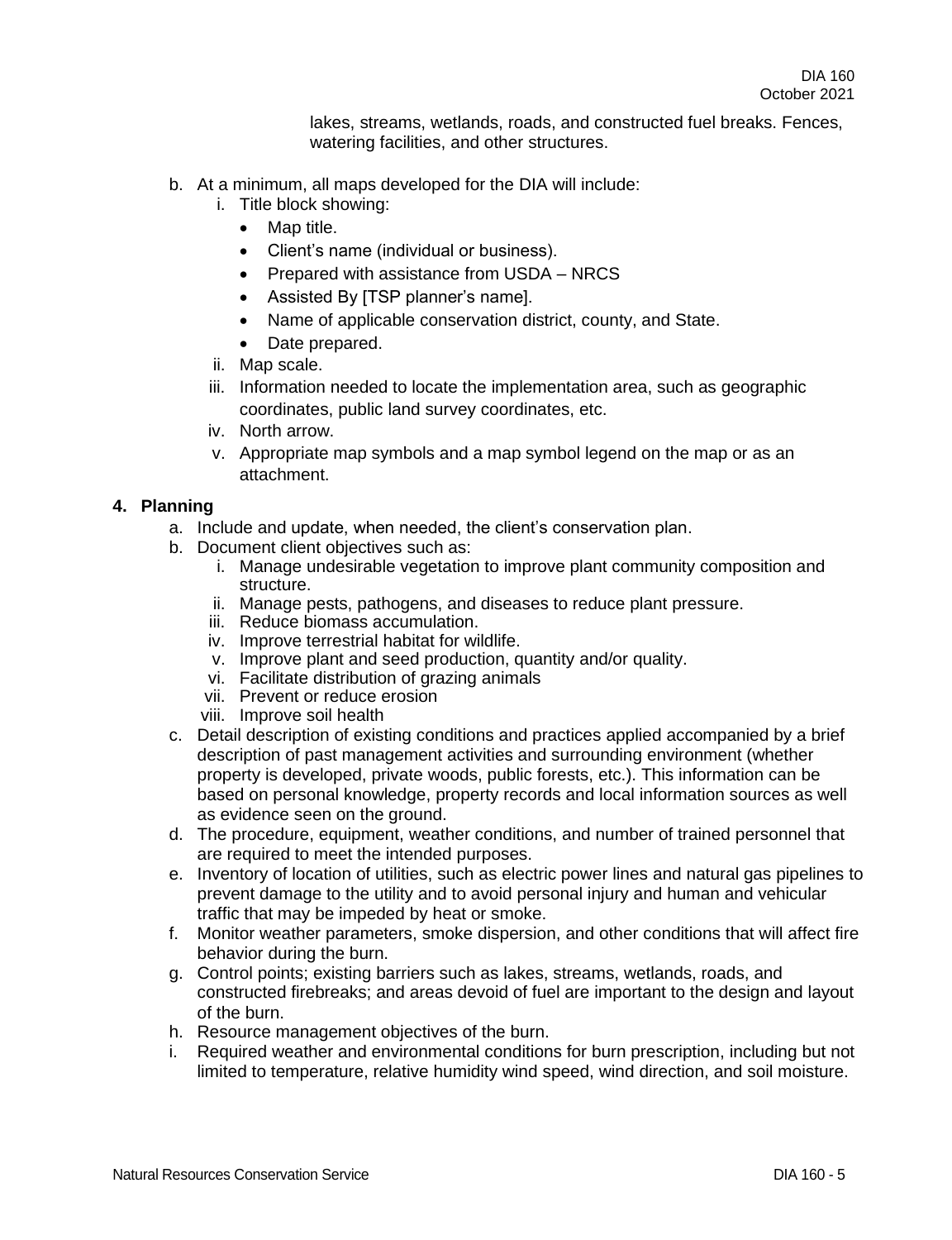- j. Pre-burn preparation and description of the vegetation.
- k. Ignition method and firing sequence.
- l. Notification check list of adjoining neighbors, local fire departments and public safety officials as appropriate.
- m. Equipment and materials/personnel assignments and needs/safety requirements.
- n. Be aware of your State's smoke management program and utilize the specific tools your state has implemented to address smoke. Be mindful of the potential air quality impacts that burning might have on downwind communities.
- o. Post-burn evaluation criteria.
- p. Copy of current certificate or license by the designated agency in states where certification or licensing is required for prescribed burning activity on private land.
- q. Approval signatures.
- r. The plan may include but are not limited to the conservation practices listed above.
- s. A record of the alternatives developed (a minimum of two alternatives must be developed) and documentation of the following components of the preferred alternative identified in the conservation plan:
	- i. PLU label (name, number, or both).
	- ii. Client objectives and desired future vegetation condition.
	- iii. NRCS practice name and code.
	- iv. Acres to be applied.
	- v. Brief description of the planned practice (practice narrative).
	- vi. Date the planned practice is scheduled to be implemented.
	- vii. As needed, applicable "Conservation Practice Overview" sheets or other prepared material.
	- viii. Operation and maintenance agreements and procedures.
	- ix. Available maps, sketches, and designs resulting from the planning process that will be useful to the client in implementing the plan.

### **5. Documentation**

- a. Provide documentation of the following:
	- i. Site-level resource inventory and assessment data and analysis used to formulate management alternatives.
	- ii. Reference to assessment information incorporated from a prescribed burning management plan.
	- iii. List of all Federal candidate, proposed, threatened and endangered species with the potential to occur onsite.
- b. Quality assurance activities that are required during the installation to ensure the materials and installations meet the CPS purpose, function properly and can be certified as meeting the plans and specifications.
- c. Other information as required in the CPS State of Work, including but not limited to, practice purpose, list of permits, facilitating practices, and state required items that affect safety and other environmental concerns.

## **6. Implementation Requirements**

a. Develop written Implementation Requirements (i.e. burn plan) for each planned (nonengineering) conservation practice included in the preferred alternative, including any facilitating practices.